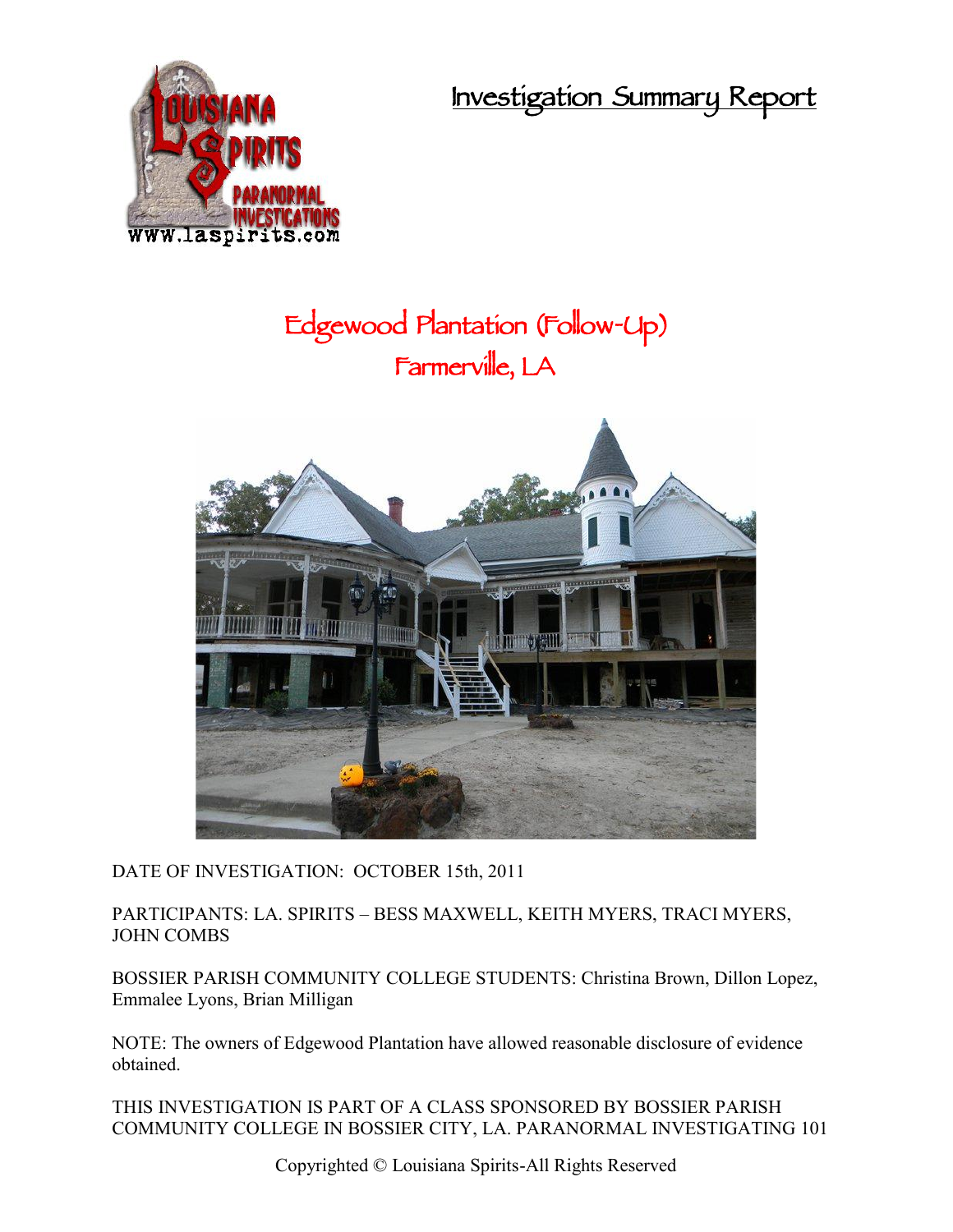### **HISTORY**

Edgewood Plantation aka Baughman House was built in 1902 by Jefferson Davis Baughman. It is a Queen Anne style home with a bell tower nestled on eight plus acres among many beautiful towering trees. It's significant period was 1900-1924 and it is registered with the National Register of Historic Places. This home is located one mile west of Farmerville, La. on the Bernice Highway. This home has recently been purchased and is being restored to serve guests as a bed and breakfast inn.

As the current owner of Edgewood Plantation has only owned the property for a brief period of time compared to its 108 years of history, a background of any unusual or possible paranormal activity is generally unknown. We have one report of visitors on the front porch, after the home was abandoned and in a state of neglect, of an old radio, possibly in one of the bedrooms, suddenly coming on at a loud volume, when it was known that there was no electricity to the home at the time.

#### **EQUIPMENT**

Digital Cameras, Infrared cameras and DV system, Digital audio recorders, various EMF meters including Tri-Fields, Motion detectors including geophone and laser grid system, ovilus interactive voice communications device, and PEAR REG-1 units for the detection of anomalous human consciousness with software on Hewlett-Packard computers.

#### **INVESTIGATION**

At the time and places tested, no anomalous photos were taken. No data was noted on video. Nothing unusual was detected by laser grid or geophone. Anomalous EMF spikes were noted in the cemetery area, where no electricity is present. No EVP was recorded. No high EMF fields from AC current were found in any location likely to result in prolonged exposure. No excessive positive ion counts were noted. No infrasound, nor standing waves of such, were detected at times of testing, in the areas of testing.

#### **PERSONAL EXPERIENCES**

Traci Myers: In the dining area, as the owner was explaining the history and events of Edgewood Plantation, Traci Myers, in the doorway to this room, heard a sound consistent with the moan of a man. This sound was thought to have originated from the front of the house. A search by Bess Maxwell and Traci Myers did not find any one in this area.

Traci Myers, Bess Maxwell, Keith Myers, and the four students in the cemetery: Two flashlights were placed on the ledge between Mr. B and Ms. B's headstone. When a request was made for Ms. B to turn on the flashlight on the right did so. Then a request to turn the light off, and it did so. A second request to turn on the light resulted in the flashlight on the right coming on a second time, which it did. Then, it subsequently dimmed. At this point, despite the cooler outside air, a very distinct drop in temperature was noted in the immediate area around the light. When asked

Copyrighted © Louisiana Spirits-All Rights Reserved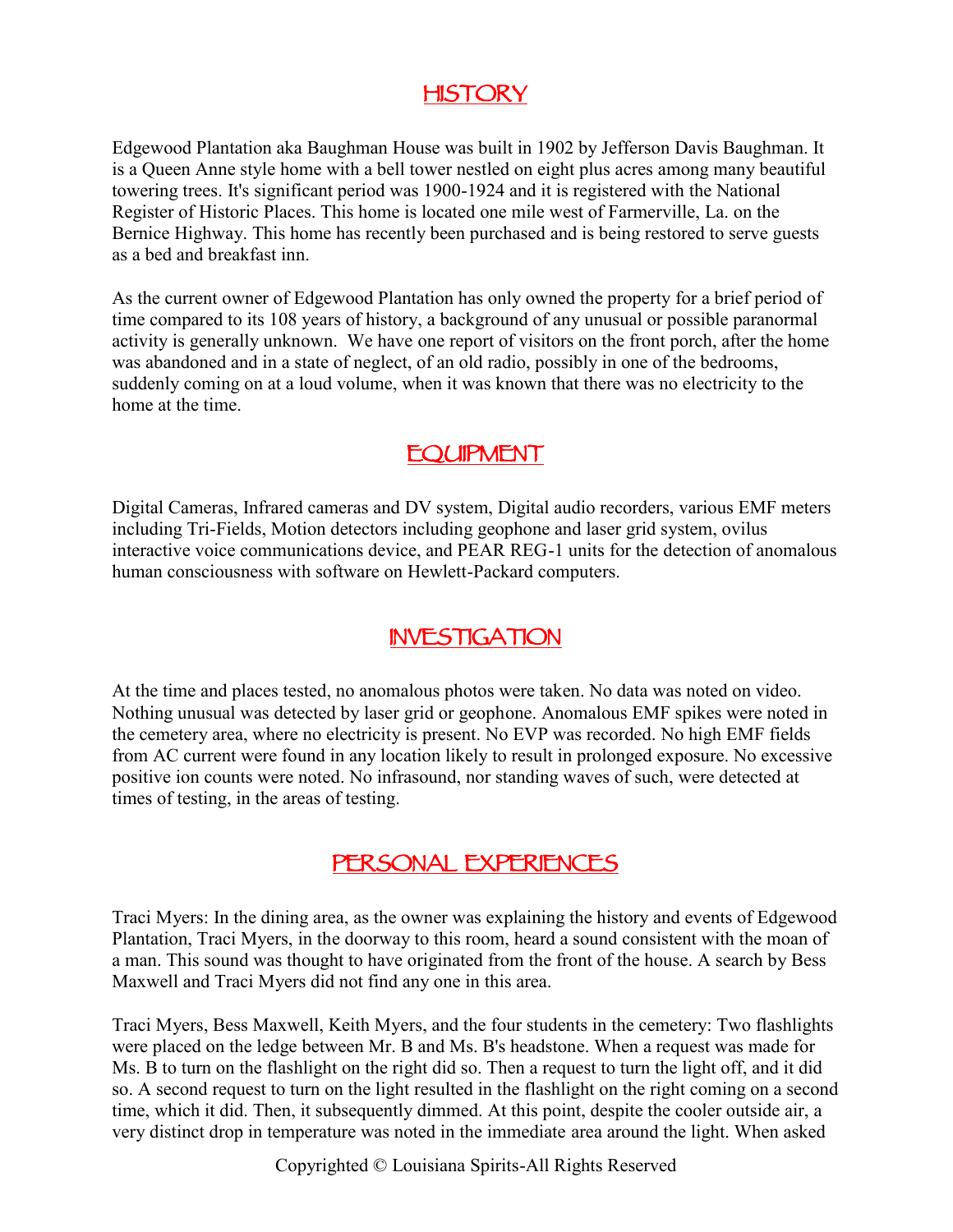if Ms. B had enough energy to turn the light off, it suddenly became very bright, and stayed bright until manually turned off. The metal of this flashlight was several degrees cooler than the light on its left, only a few inches away. As the light on the right became bright, Traci Myers felt a very heavy sense of extreme sadness, to the point she had to leave the area for several minutes to allow recovery.

## **PART TWO CONSCIOUSS DETECTION**

This type of testing is passive in nature and designed to detect, through the quantum tunneling method, the probability that a human type consciousness may be present affecting the REG-1 units, when all incarnate consciousness has been removed from the areas of testing. The minimum reporting standard for this type testing is  $p<.05$ , with p, (probability) regretting the chance that the event could be the result of chance alone in the probability distribution. Thus, the probability of an anomaly is 95% per test, or greater, to be considered statistically significant. We them compute the probability that all tests are false, that is, none of the tests indicate an anomaly. A total of 21 tests were run. At the minimum reporting standard of .05, we could expect to receive 1.05 tests due to chance affecting the probability distribution, resulting in 1.05 false positives for the human consciousness being the cause. (21 x  $.05 = 1.05$ ) The actual mean score for the 11 positive tests was p< .029059. The correction for the number of expected false positives would be  $11x$  .029059 = .61 false positives due to chance alone, which we would round upward to 1. As notes, we received 11 positives, much greater than the mathematically expected 1 if only chance were involved. After the room designation, the number included is the test number conducted in that particular room.

The test scores are as follows:

COMPUTER 1 1st test at 8:43 PM. 1st positive test at 8:43 PM. Kitchen 1 z=2.005 p< .033482 Kitchen 3 z=1.812 p< .034993 Cemetery 7 z=1.832 p< .033476

COMPUTER 2 1st test at 8:42 PM. 1st positive test at 8:59 PM. Music room 2 z=2.026 p< .021382 Music room 3 z=1.824 p < .034076 Cemetery 2 z=1.825 p< .034001 NOTE: Tests Cemetery 2,4,6, and Cemetery 4  $z=1.805$  p< .035537 8 were made on the exact location Cemetery 6 z=1.748 p< .040232 of the flashlight anomaly. Four of Cemetery 8 z=2.094 p< .018130 four tests positive, 100%.

COMPUTER 4 1st test at 8:46 PM. 1st positive test at 8:46 PM. Front right bedroom 1  $z=1.823$  p $\leq 0.034152$ Turret 1 z=  $2.284$  p  $\leq$  011186

The probability that these 11 tests are all false positives, due to chance alone in the probability distributions, and not indicative of human consciousness interaction when none incarnate was present to do so, through quantum tunneling is: